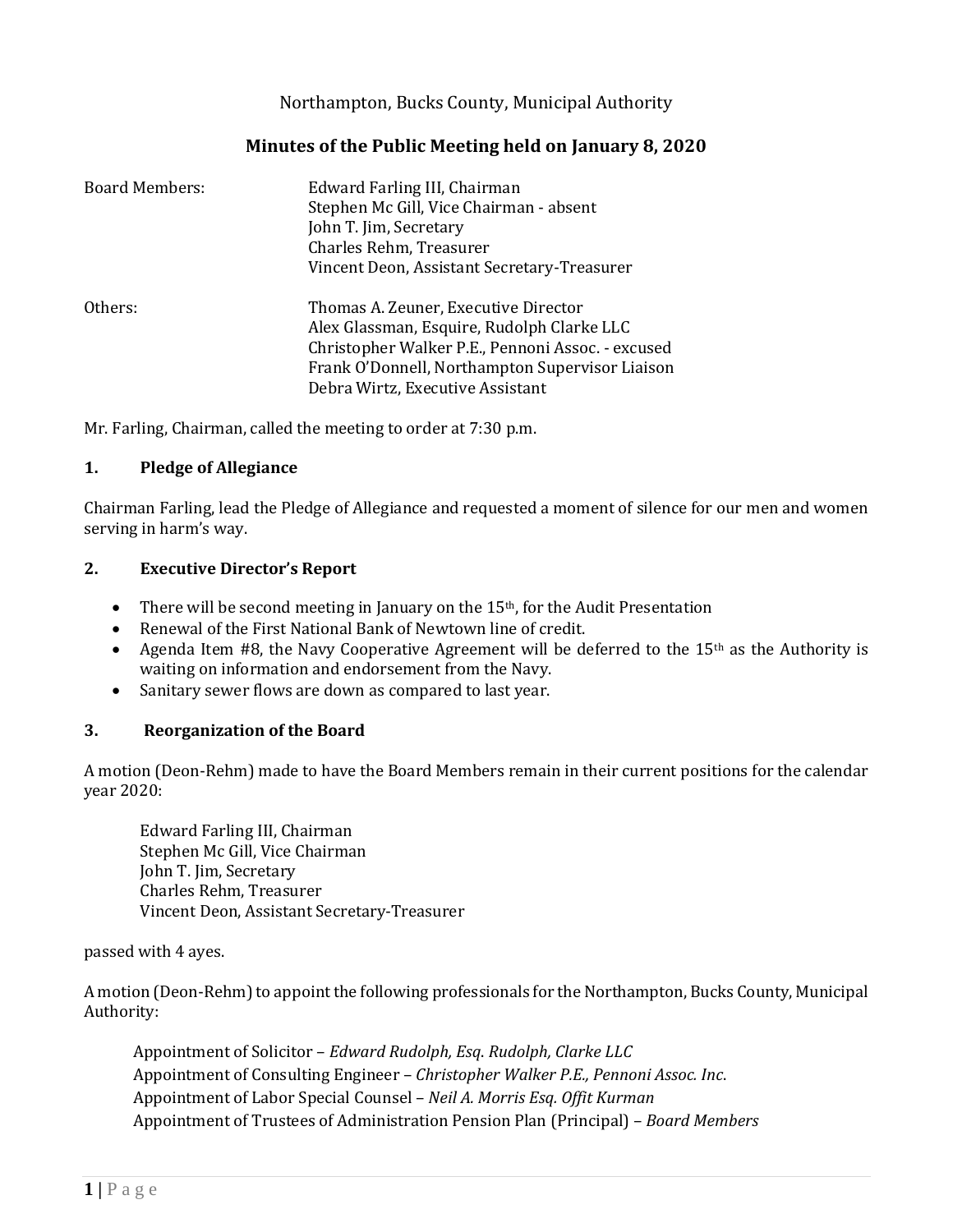Appointment of Trustees for AIG VALIC Deferred Pension Plan – *Board Members* Appointment of Insurance Broker of Record – Health Care – *Brokers Network* Appointment of Insurance Broker of Record - Liability Insurance – *W. Bruce Beaton Co. Inc.* Appointment of Consultant for Special Projects – *Adrienne Vacari, Herbert Rowland & Grubic* Appointment of Consultant for Conflict Engineer – *Fred Ebert, Ebert Engineering Inc.*

passed with 4 ayes.

A motion (Farling-Jim) made to appoint Thomas A. Zeuner as Executive Director of Northampton, Bucks County, Municipal Authority.

A motion (Farling-Deon) made to award Thomas A. Zeuner Executive Director a \$5000.00 performance bonus passed with 4 ayes.

# **4. Citizens' Concerns**

None

# **5. Approval of the Minutes of December 4, 2019**

A motion (Rehm-Jim) made to approve the Minutes of December 4, 2019 passed with 4 ayes.

# **6. Check Requisitions / Accounts Payable**

A motion (Rehm-Deon) adopting the following resolutions passed 4 with ayes.

## **Requisition No. 2189** dated 12/18/2019 in the amount of \$353,942.49

The major items paid under **Requisition No. 2189** are as follows: BCWSA - Water - \$162,910.42; Bee Bergvall & Co. - \$7,500.00; Coyne Chemical - \$1,257.60; CSL Services Inc. - \$6,775.00; Cues - \$1,553.67; Custom Care Property Maintenance - \$4,835.00; Hach Co. - \$1,234.60; Hannon Auto Service - \$1,060.53; Independence Blue Cross - \$10,175.36; JH Shanahan - \$2,880.00; LookFirst Tech. - \$10,092.00; M.J. Reider Assoc. - \$9,417.00; Office Basics - \$3,027.11; PMAA - \$2,500.00; Pennoni Assoc. Inc. - \$29,728.22; Teamster Health & Welfare Fund - \$17,978.07; and \$75,000.00 for payroll.

## **Requisition No. 2190** dated 01/08/2020 in the amount of \$714,428.08

The major items paid under **Requisition No. 2190** are as follows: BCWSA - \$6,900.00; BCWSA - Sewer - \$436,837.00; Chet's Printing - \$1,375.00; Core & Main LP - \$3,198.06; CSL Services Inc. - \$6,775.00; First National Bank of Newtown - \$59,129.38; Grainger - \$1,274.20; Guardian - \$3,796.69; Hach Co. - \$1,014.60; JH Shanahan - \$8,237.00; Karl Hops Inc. - \$2,152.75; Link Computer Corp. - \$3,620.51; LookFirst Tech. - \$12,270.00; Mr. Rehab LLC - \$2,100.00; Office Basics - \$1,204.63; PECO - \$17,437.86; RIO Supply Inc. - \$8,936.02; Swerp Inc. - \$23,295.85; TD Card Services - \$1,464.69; US Postal Service - \$5,000.00; Verizon - \$1,014.62; Warminster MUA - \$22,222.87 and \$75,000.00 for payroll.

# **7. Resolution 2020-1230 – Destruction of Records**

A motion (Farling-Rehm) made to adopt Resolution No. 2020-1230 allowing for the destruction of certain Authority records and documents in accordance with the Pennsylvania Municipal Authorities Act as amended passed with 4 ayes.